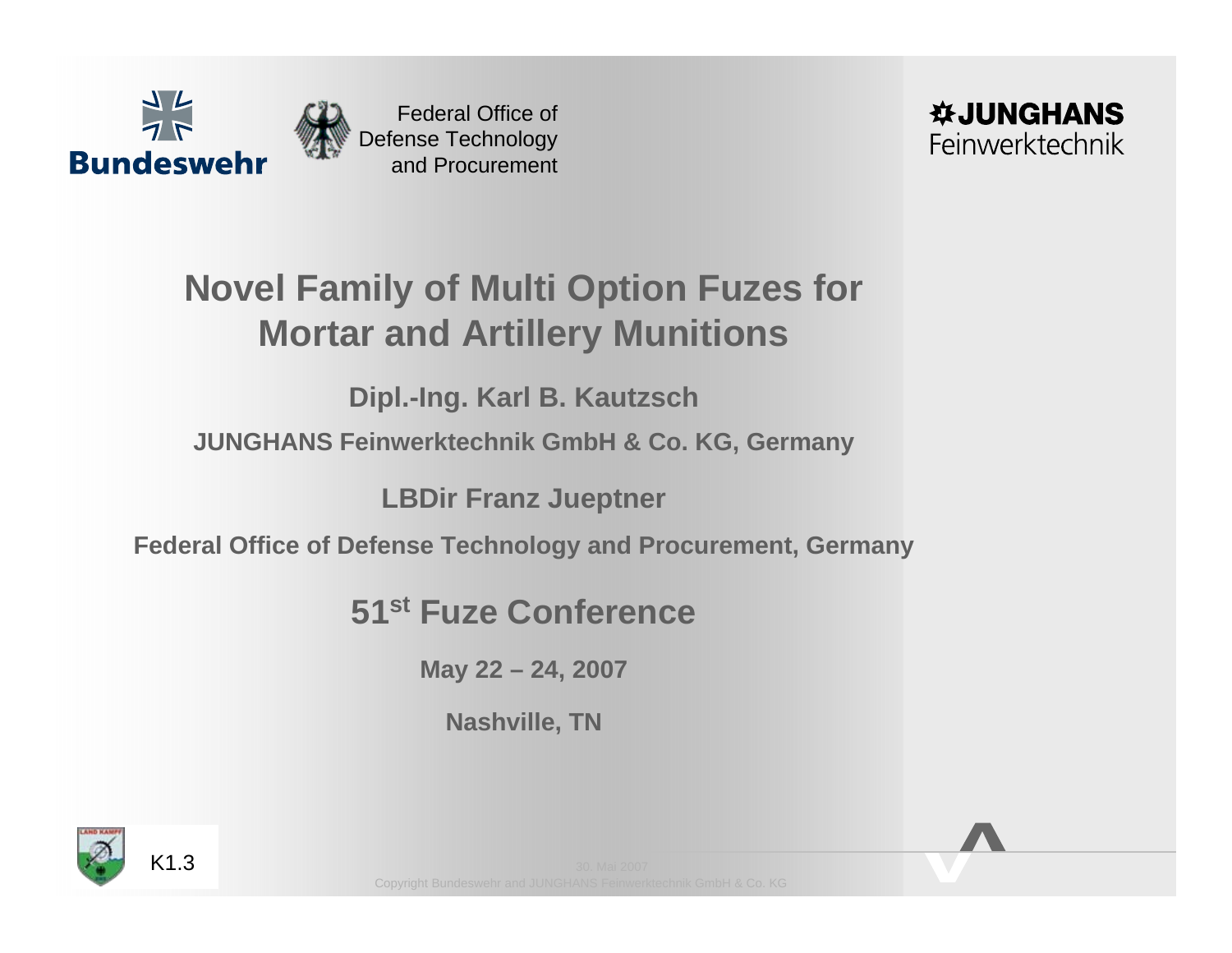



# **Requirements Requirements**

# **LBDIR Franz Jueptner Federal Office of Defense Technology and ProcurementGermany**



**Nashville** May 22 – 24, 2007

Chart 2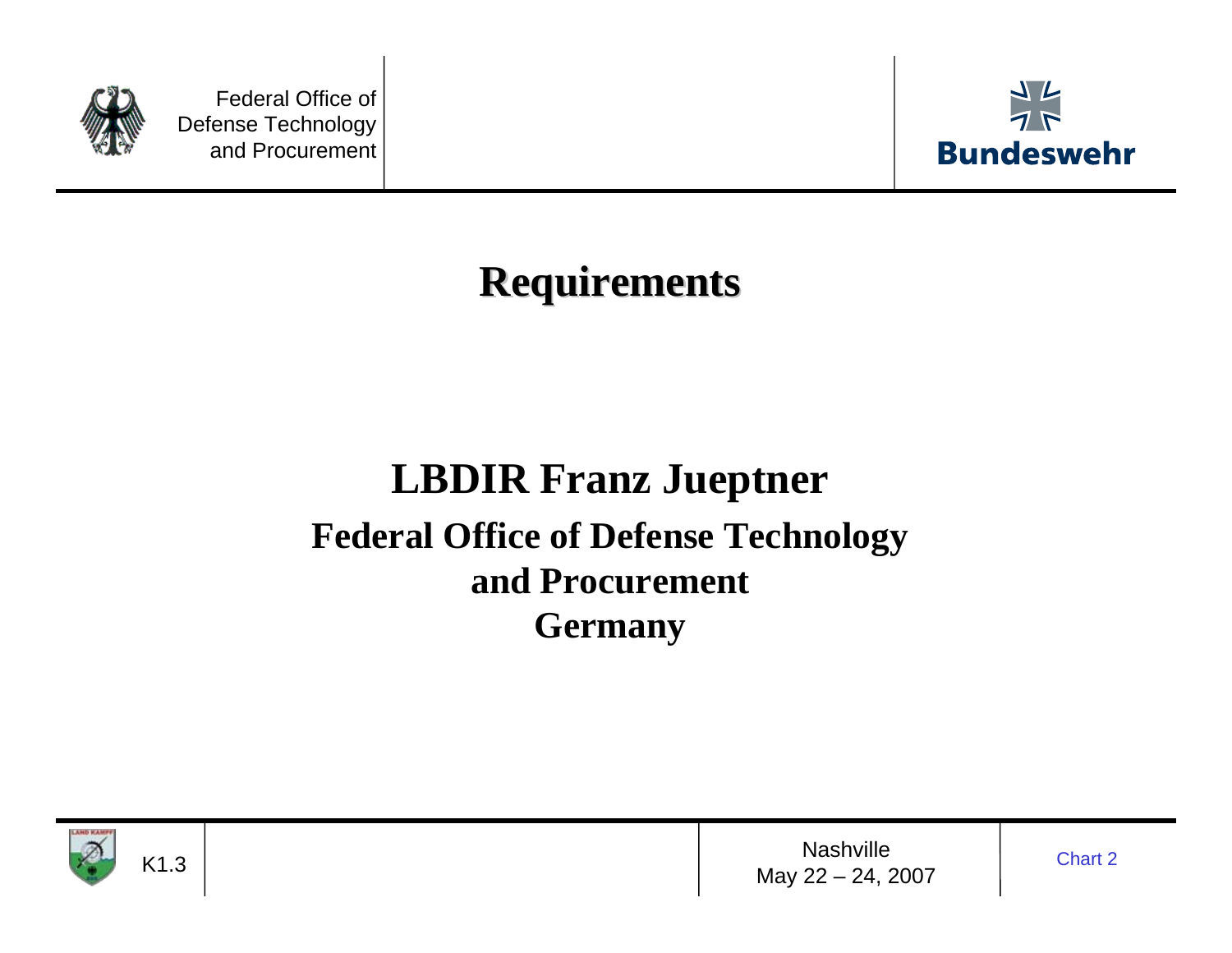



**System Requirements for the MFZ M/A,**

### **Multi Option Fuze Mortar /Artillery**

- **1. Compatible with NATO Standards for Dimension and Contour of Artillery and Mortar Munition**
- **2. Insensitive Munition according to STANAG 4439 & AOP 39**
- **3. UN-Protocol V on Explosive Remnants of War**



K1.3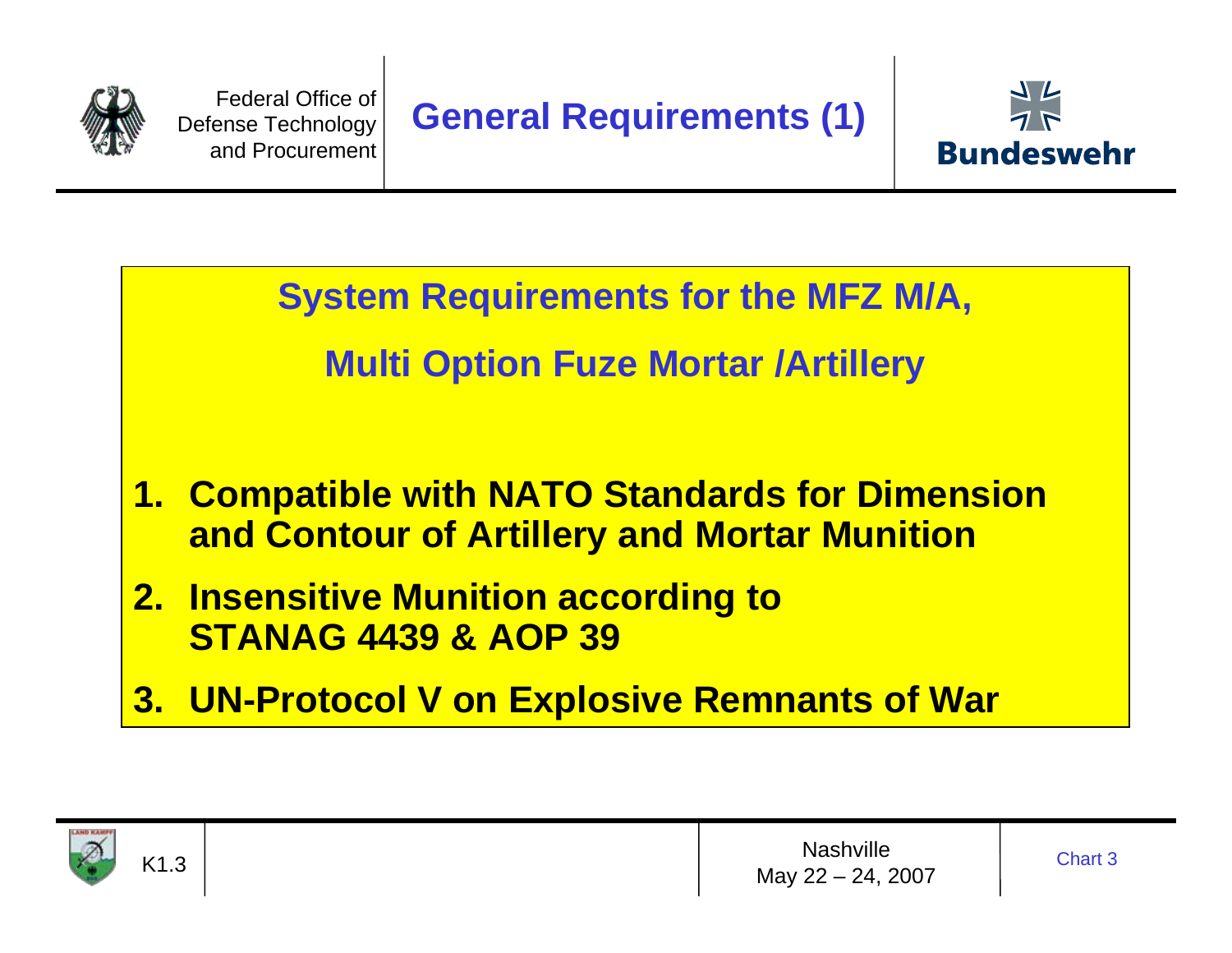



- **4. Improved Aim Point Accuracy by One-Dimensional Course Correction for Artillery Fuzes**
- **5. G-hardened Modular Design of Subassemblies for common Use in Mortar & Artillery Fuzes**
- **6. Two-Dimensional Course Correction Feasibility to be analyzed**

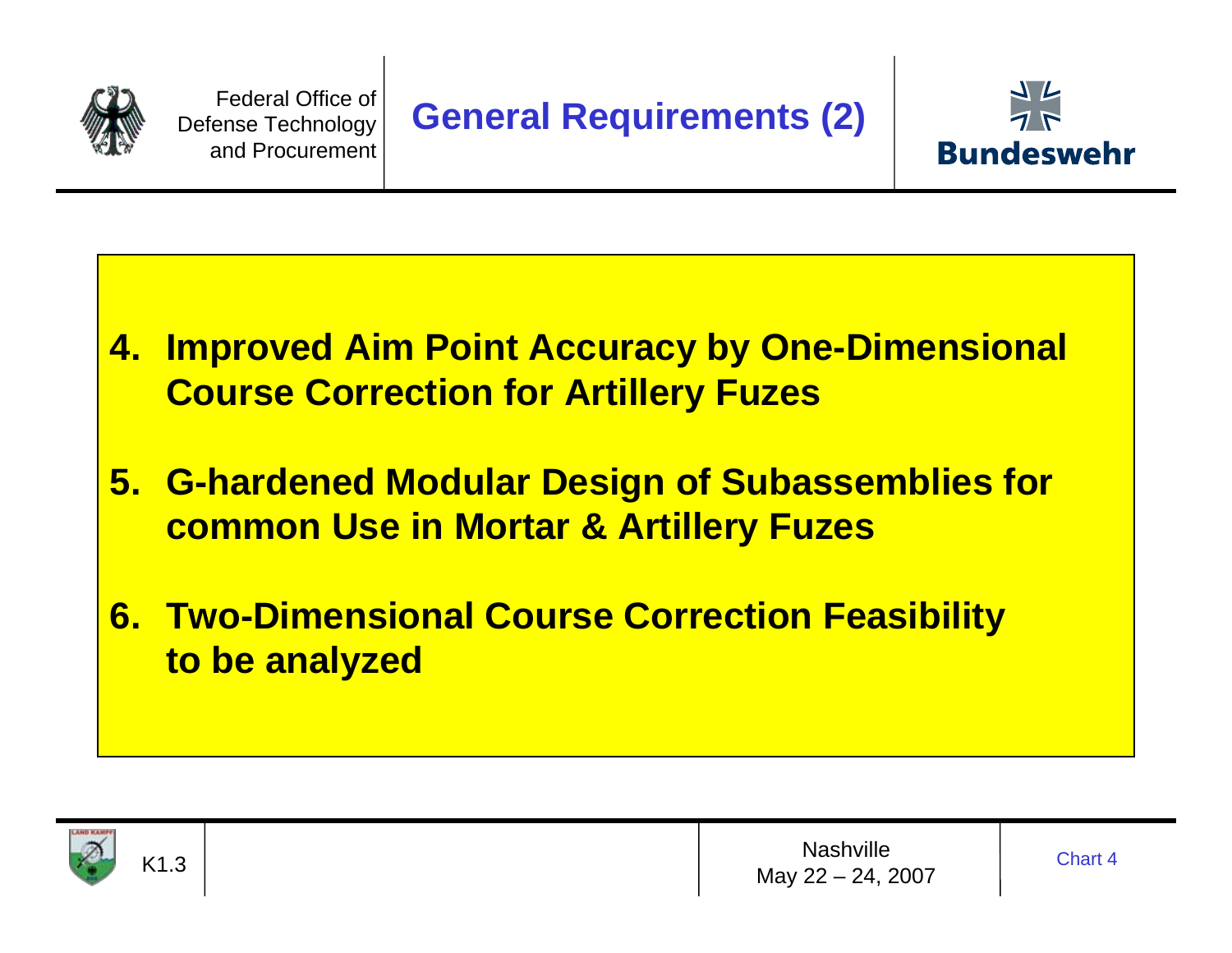



### **1. Programmable Features**

- $\bullet$ **Impact w/o delay incl. Penetration**
- $\bullet$ **Time**
- $\bullet$ **Proximity, Programmable Height of Burst**
- $\bullet$ **1-D Course Correction for Artillery Fuzing**



K1.3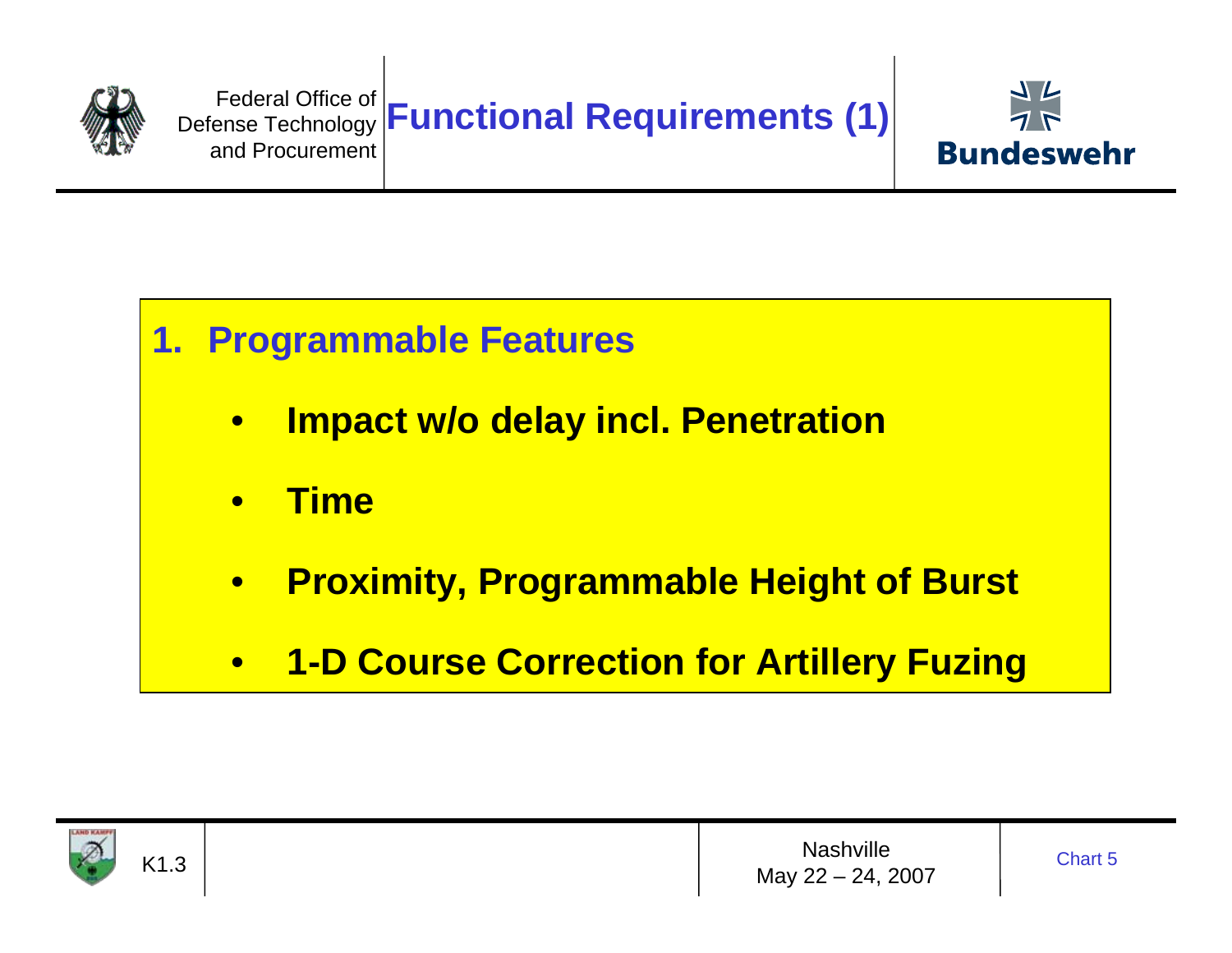



### **2. Safety Requirements**

- $\bullet$ **Fuze Design i.a.w. STANAG 4187**
- $\bullet$  **Performance & Safety Testing i.a.w. STANAG 4157**
- $\bullet$ **Overhead Safety better than 10-5**
- $\bullet$ **Muzzle Safety 150 meters**



K1.3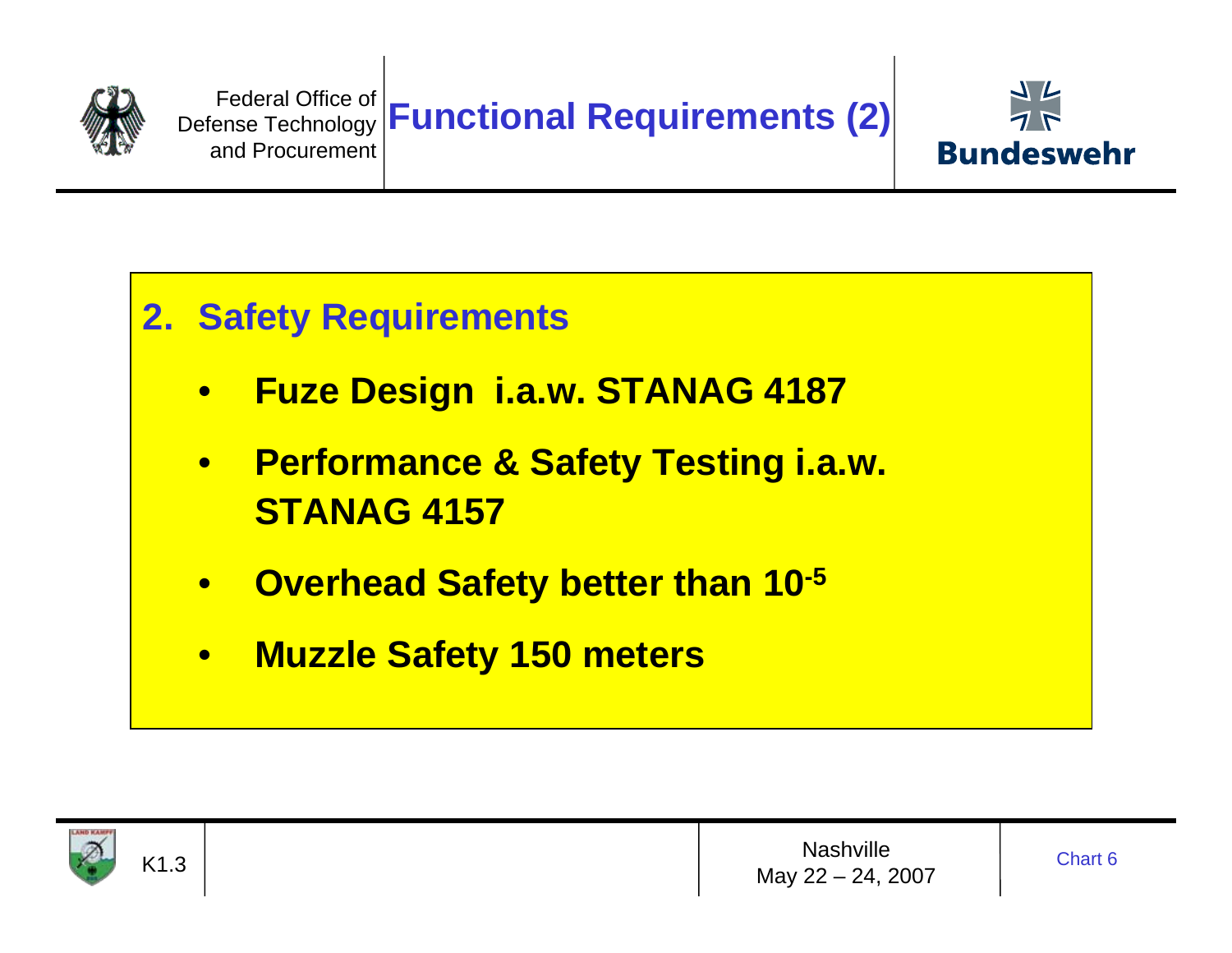



### **Modular Design**

- $\bullet$ **Proximity Sensor**
- $\bullet$ **Explosive Train**
- $\bullet$ **Electromechanical Safety & Arming Device**
- $\bullet$ **Battery**



**Nashville** May 22 – 24, 2007

Chart 7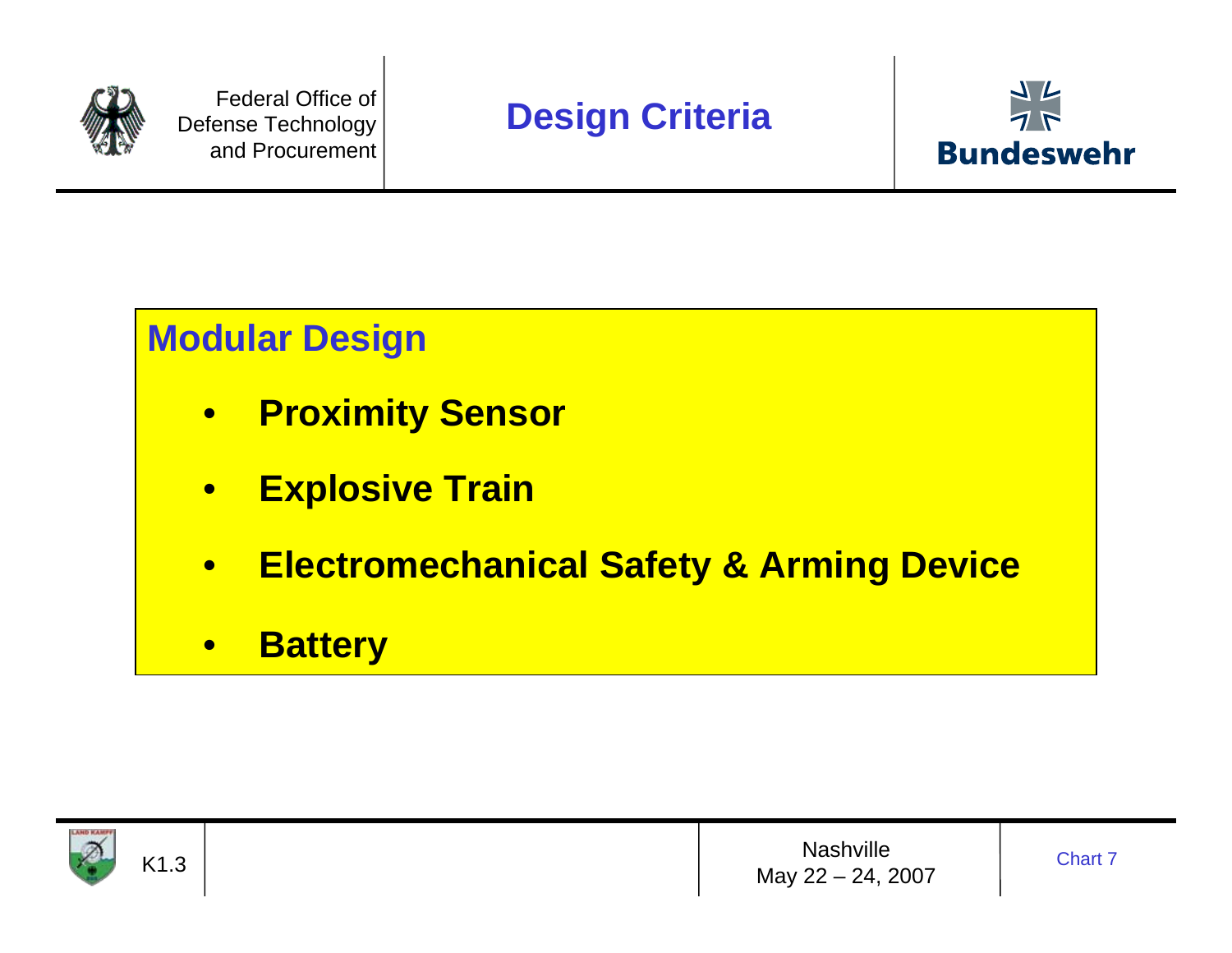



### **Programmable Features**

- $\bullet$  **Time, Impact and Proximity i.a.w. STANAG 4369**
- $\bullet$  **1-D Course Correction Programming:** 
	- 9 **Technical Requirements for GPS Signals**
	- 9 **Joint Ballistic MoU, STANAG 4593 (draft)**



K1.3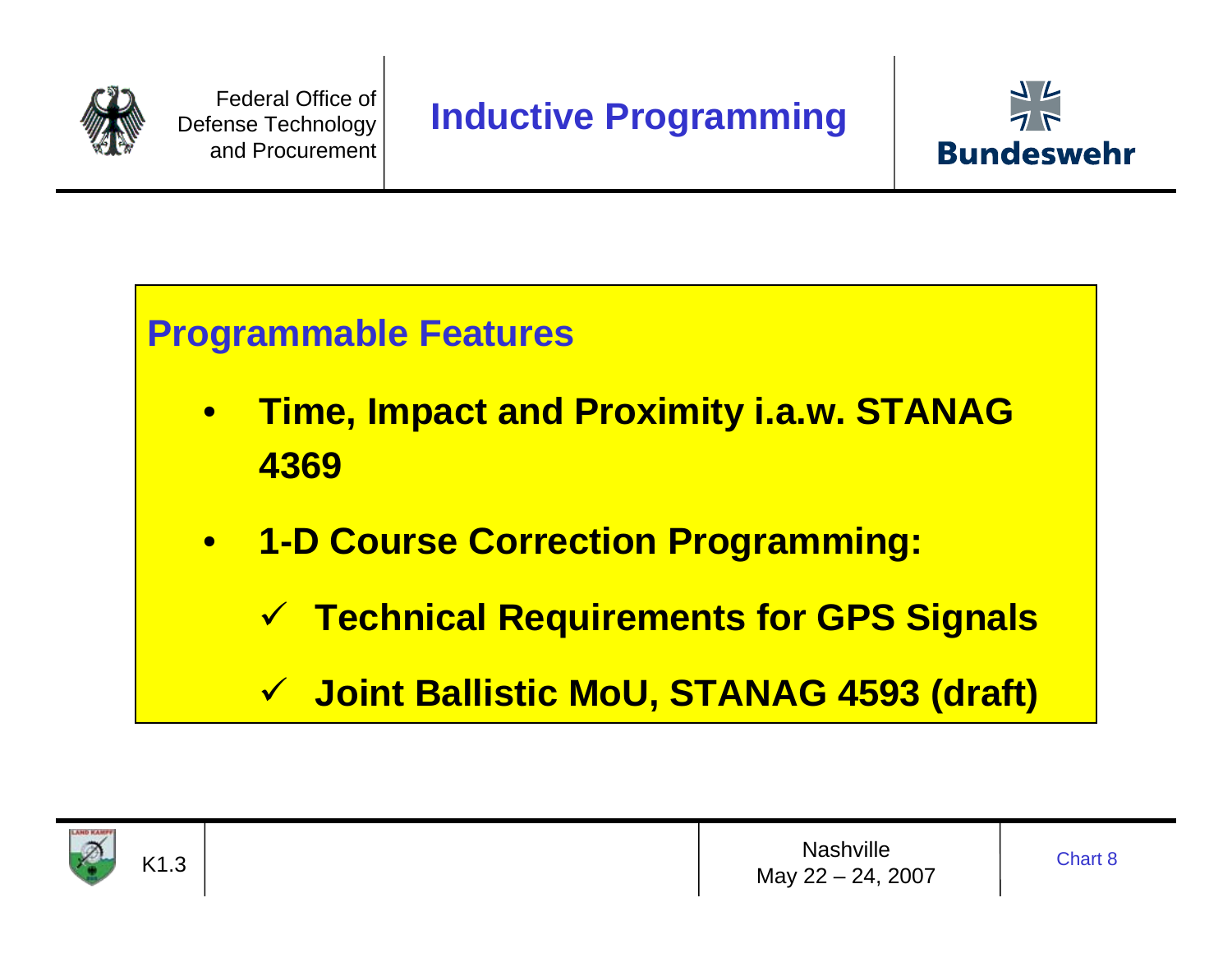





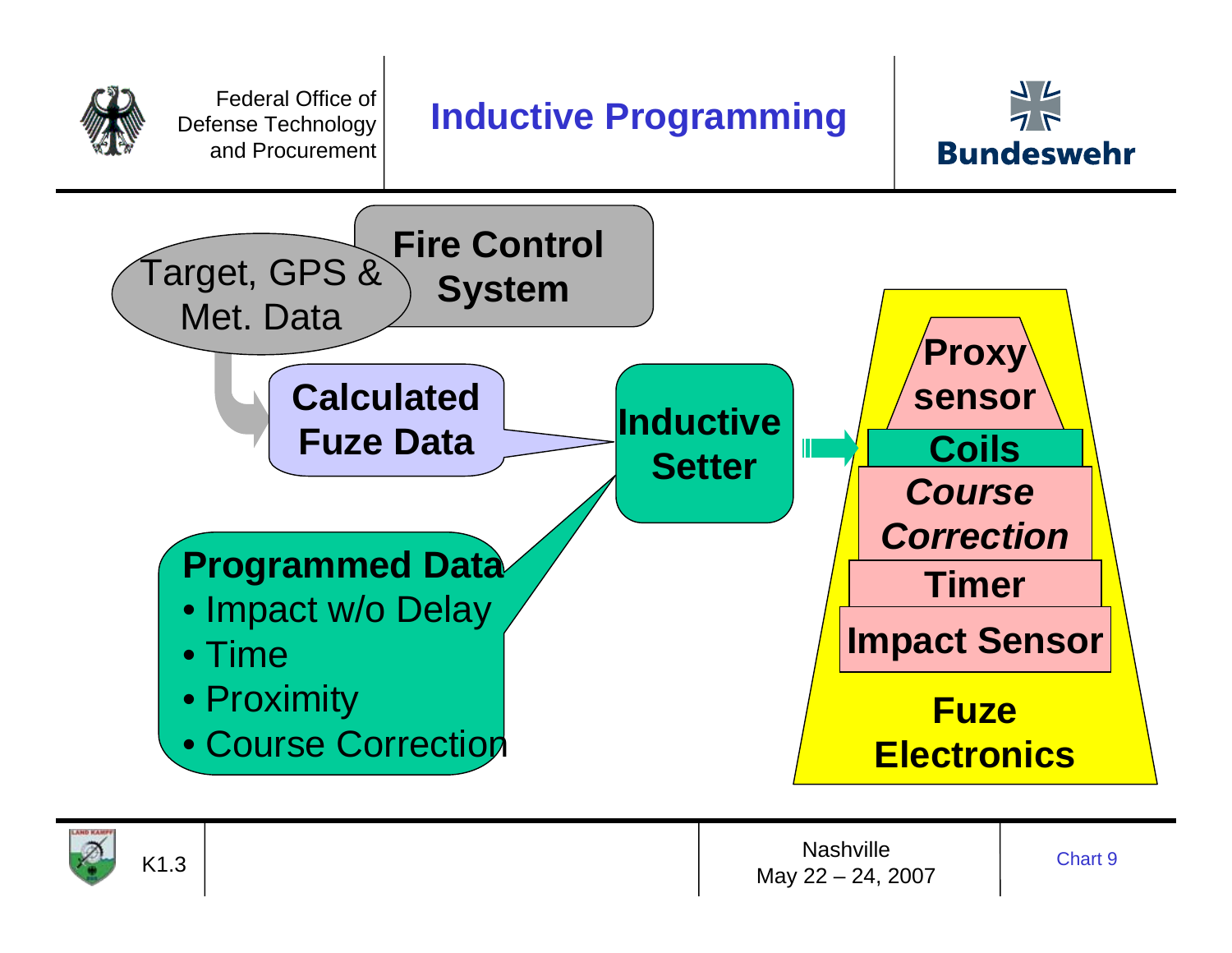# **Technological Solutions Modular Fuze Concept for Mortar / Artillery**

### **Dipl.-Ing. Karl B. Kautzsch JUNGHANS Feinwerktechnik GmbH & Co. KG**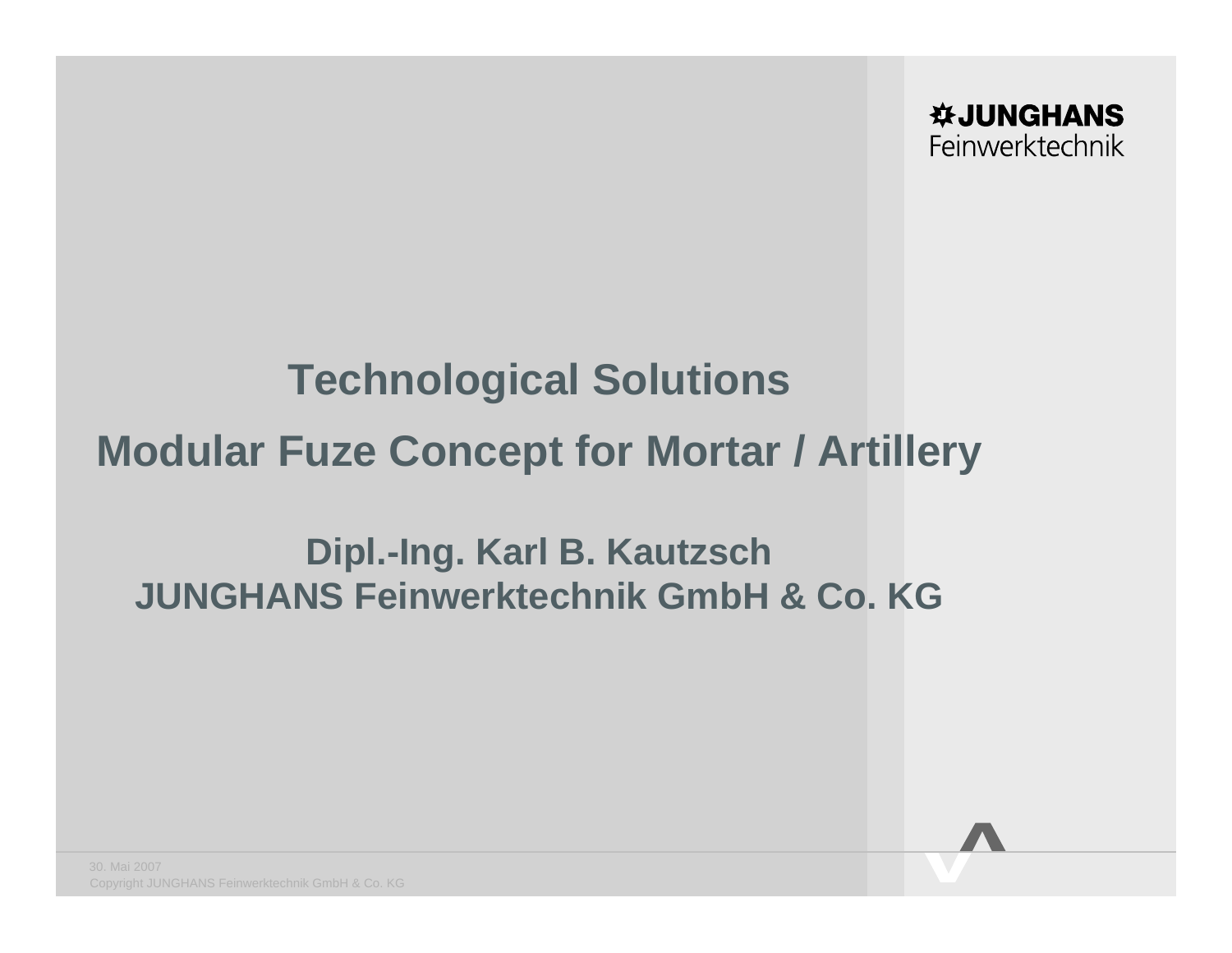### **JUNGHANS - History**

**1861 –** Founded by Erhard Junghans

**1905** – Start of own fuze development

**1957** – Takeover by Diehl

#### **1984** - Separation in **JUNGHANS Feinwerktechnik** and **JUNGHANS watches**

**2000**Restructuring of the Diehl-Gruppe: **JUNGHANS Feinwerktechnik** GmbH & Co. KGbecomes part of **Diehl VA Systeme**

**2006**- Relocation of the site Schramberg in Seedorf

#### **2007** - **JUNGHANS** *microtec* as a Joint Venture Company between Diehl and Thales





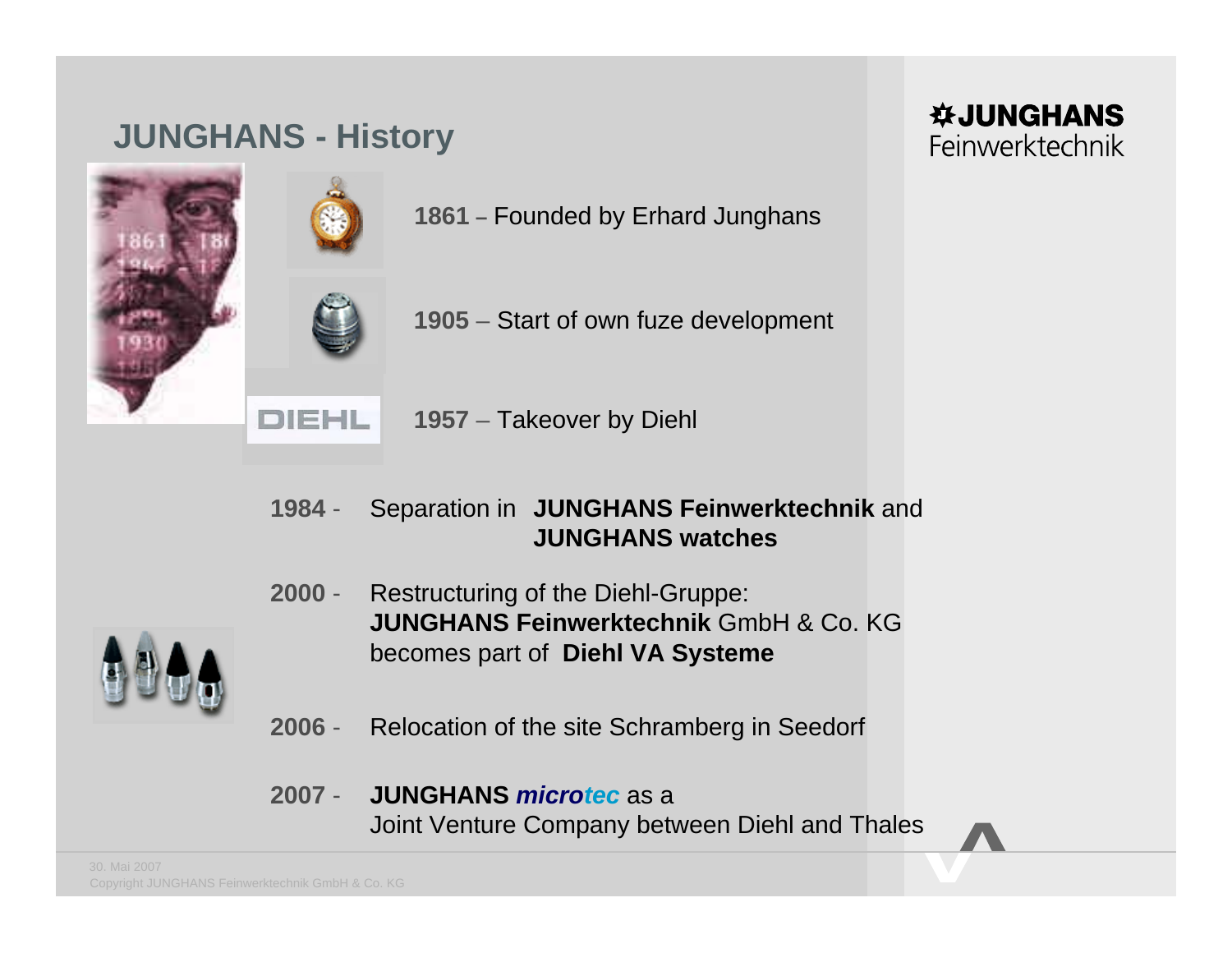### **JUNGHANS - Product range**

### *WJUNGHANS* Feinwerktechnik



**Mechanical and electronic fuzes for:**

**Mortar ammunition**

**Rockets**

**Tank ammunition**

**Anti-tank ammunition**



**Artillery ammunition**

**Medium calibre ammunition**

**Submunition**

**...and Safety and Arming devices**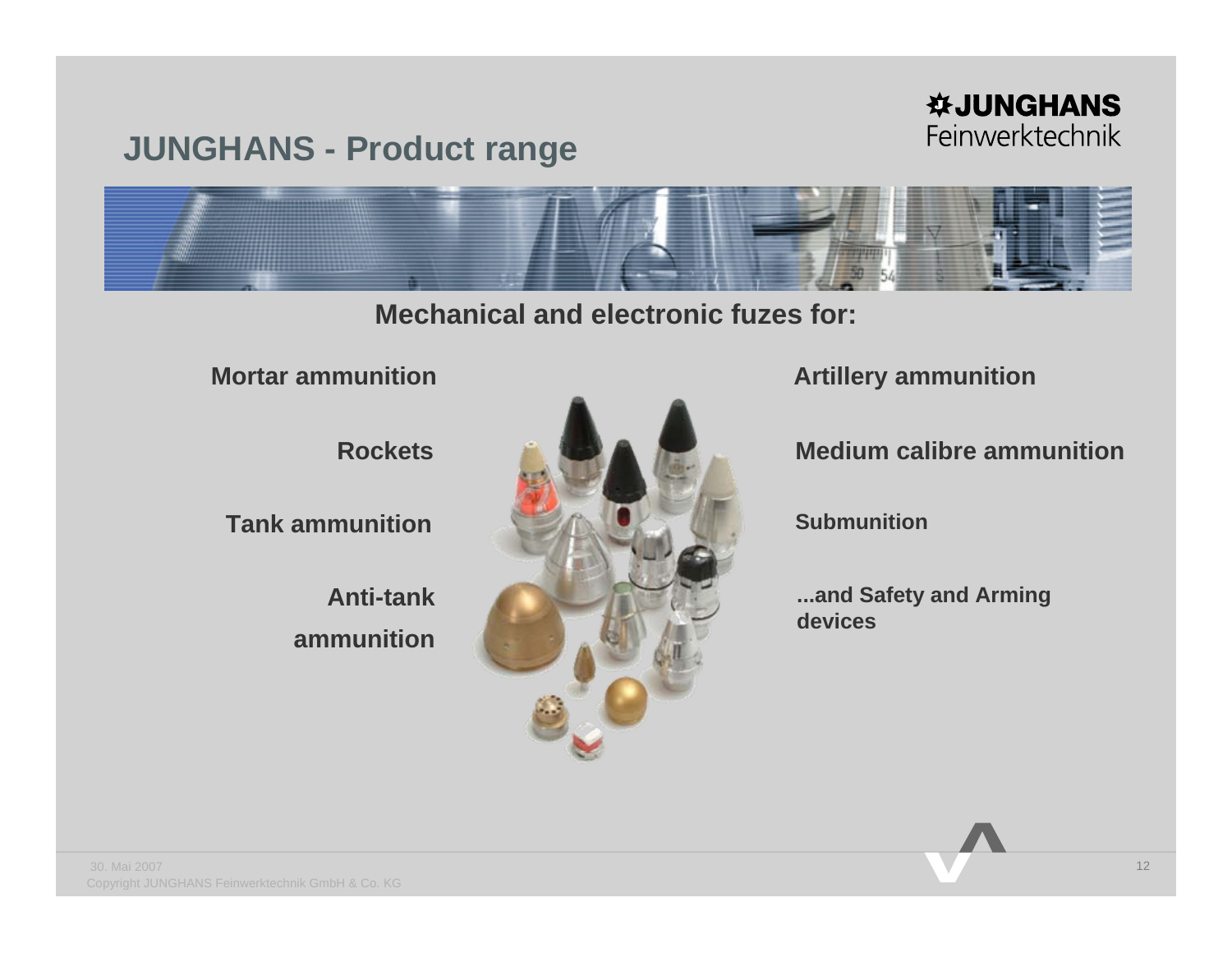### **Fuze types mortar / artillery – functioning**



**※JUNGHANS** Feinwerktechnik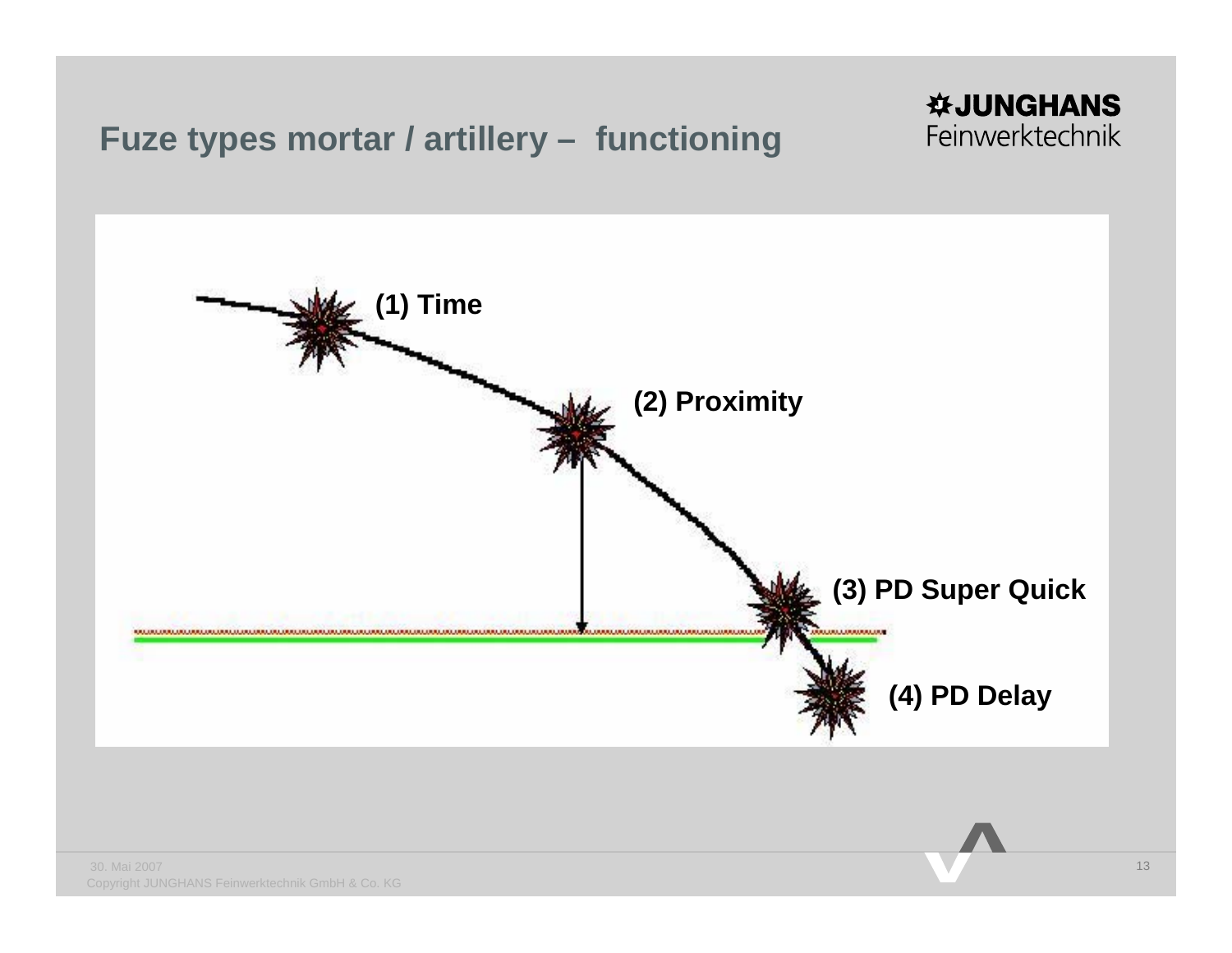### **Requirements and Technology Solutions**

| <b>Requirements</b>           | <b>Hardware</b>                                                            | <b>Technology Solution</b>                                                                                                               |
|-------------------------------|----------------------------------------------------------------------------|------------------------------------------------------------------------------------------------------------------------------------------|
| <b>Insensitivity</b>          | <b>Insensitive Projectile</b><br><b>Insensitive Fuze</b>                   | <b>Newly developed explosives /</b><br><b>Technology</b>                                                                                 |
| <b>Penetration capability</b> | <b>Hardened projectile</b><br><b>Hardened Fuze</b>                         | <b>New developement:</b><br>$\triangleright$ Hardened fuze structure<br><b>Micro SAD - MEMSAD</b><br>$\triangleright$ Small Firing train |
| <b>EMC stability</b>          | <b>EMC stable</b><br>proximity sensor                                      | <b>Enhanced radar and</b><br>multi function electronics                                                                                  |
| <b>Enhanced precision</b>     | <b>Optimized</b><br><b>Height of Burst</b><br><b>Trajectory Correction</b> | <b>New multi function electronic</b><br><b>Trajectory Correction Module</b>                                                              |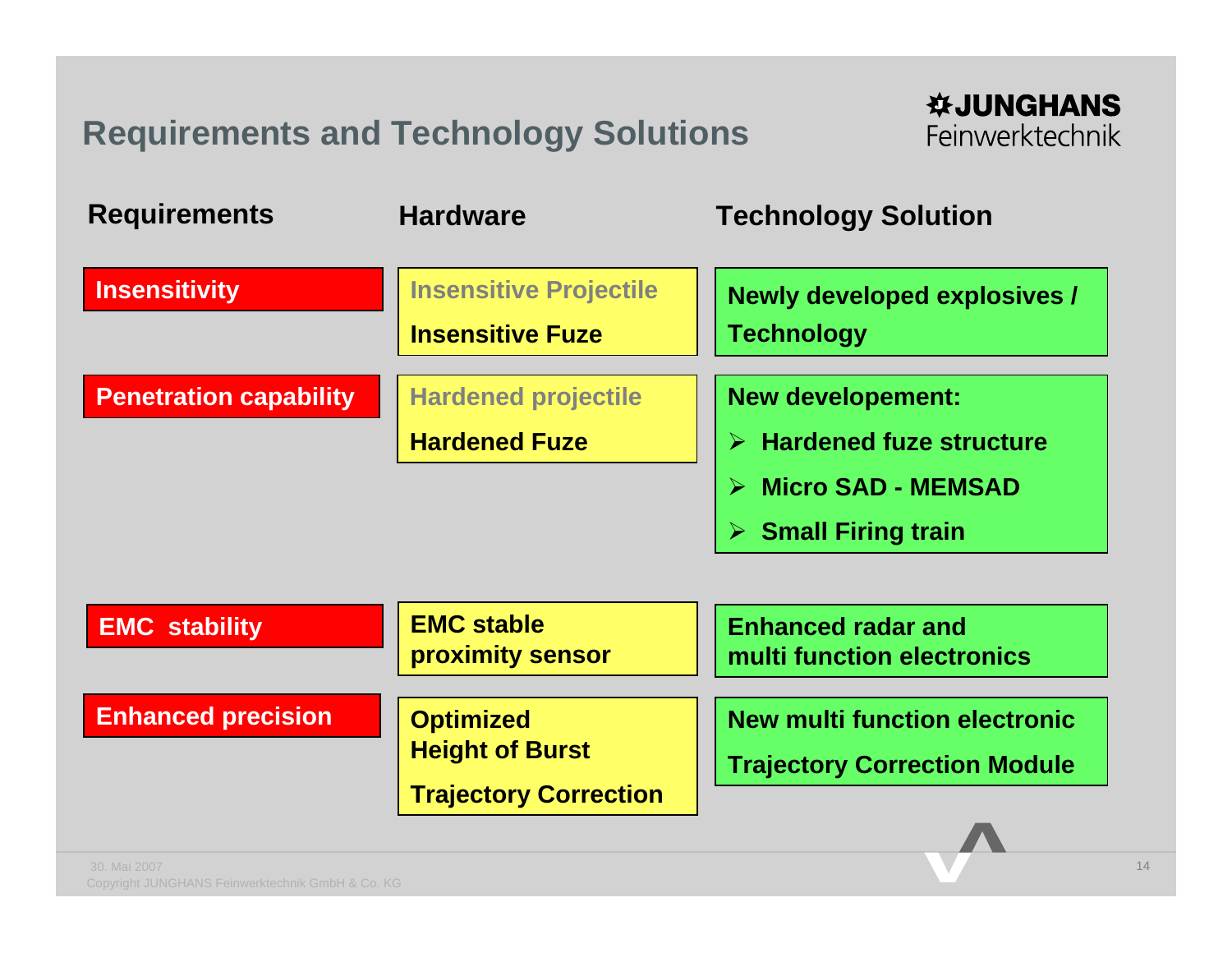## **Technological Solutions**

- Penetration Capability
	- ¾ Mortar
	- $\triangleright$  Artillery
- Firing Train
	- $\triangleright$  Miniaturization
	- ¾ Insensitivity
- Safe and Arm Device Definition & Design
	- $\triangleright$  Miniaturization
	- $\triangleright$  Function with spinning and non-spinning Projectile
- GPS-Receiver The C-Hardening
	- $\triangleright$  Definition, Design and Tests
	- $\triangleright$  Design of GPS Antenna
- Radar and Multi Option Electronics

Definition & Design



**WJUNGHANS** 









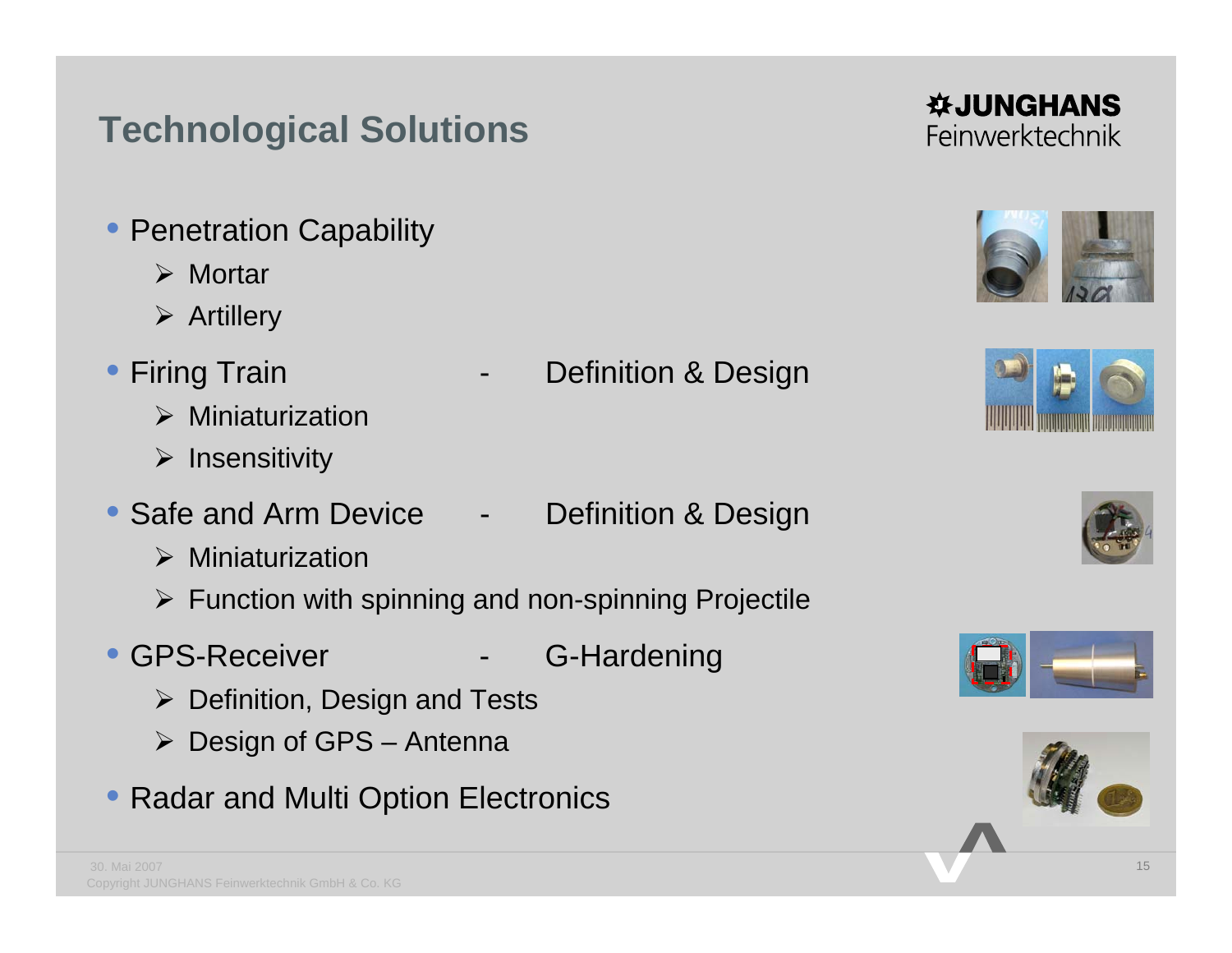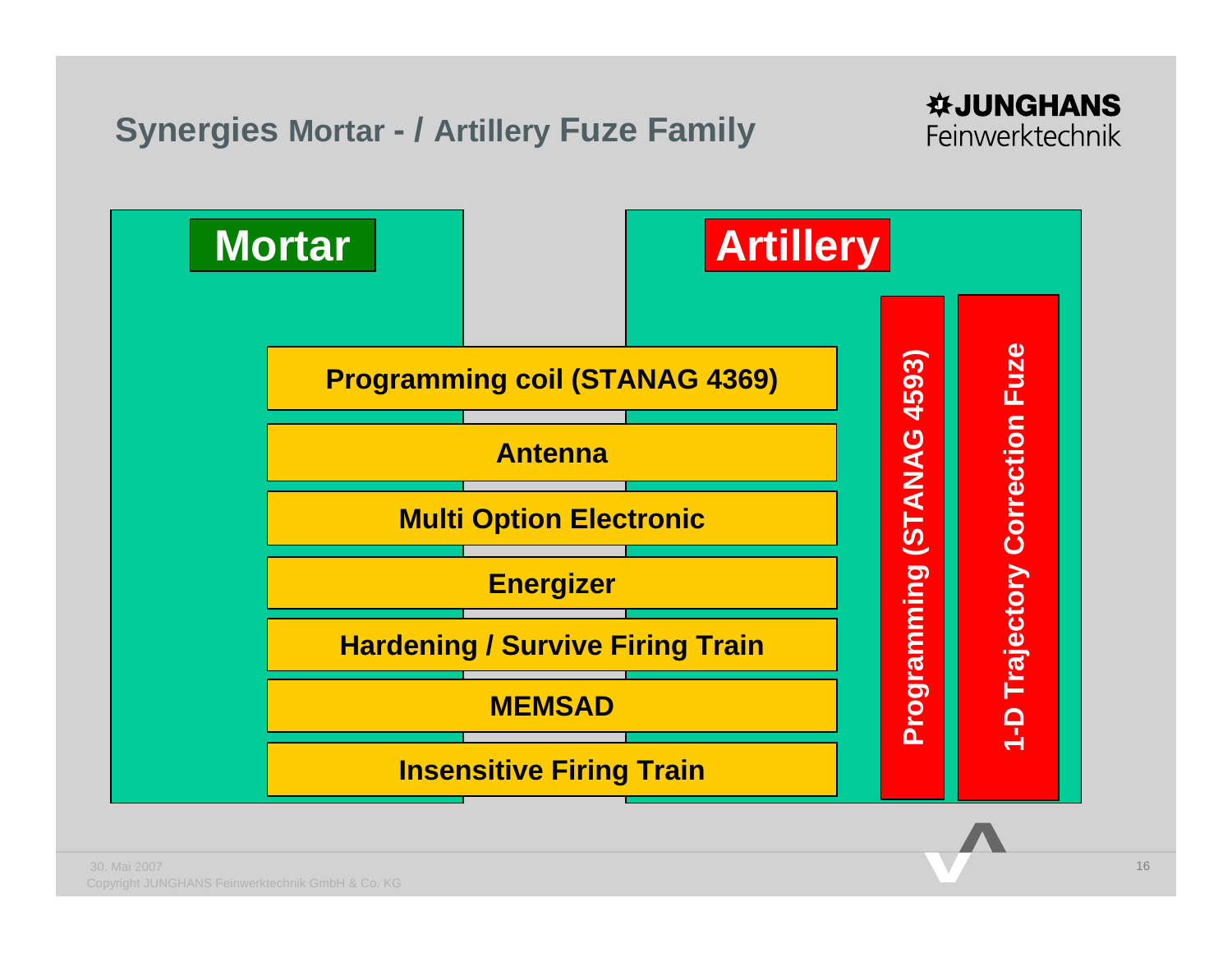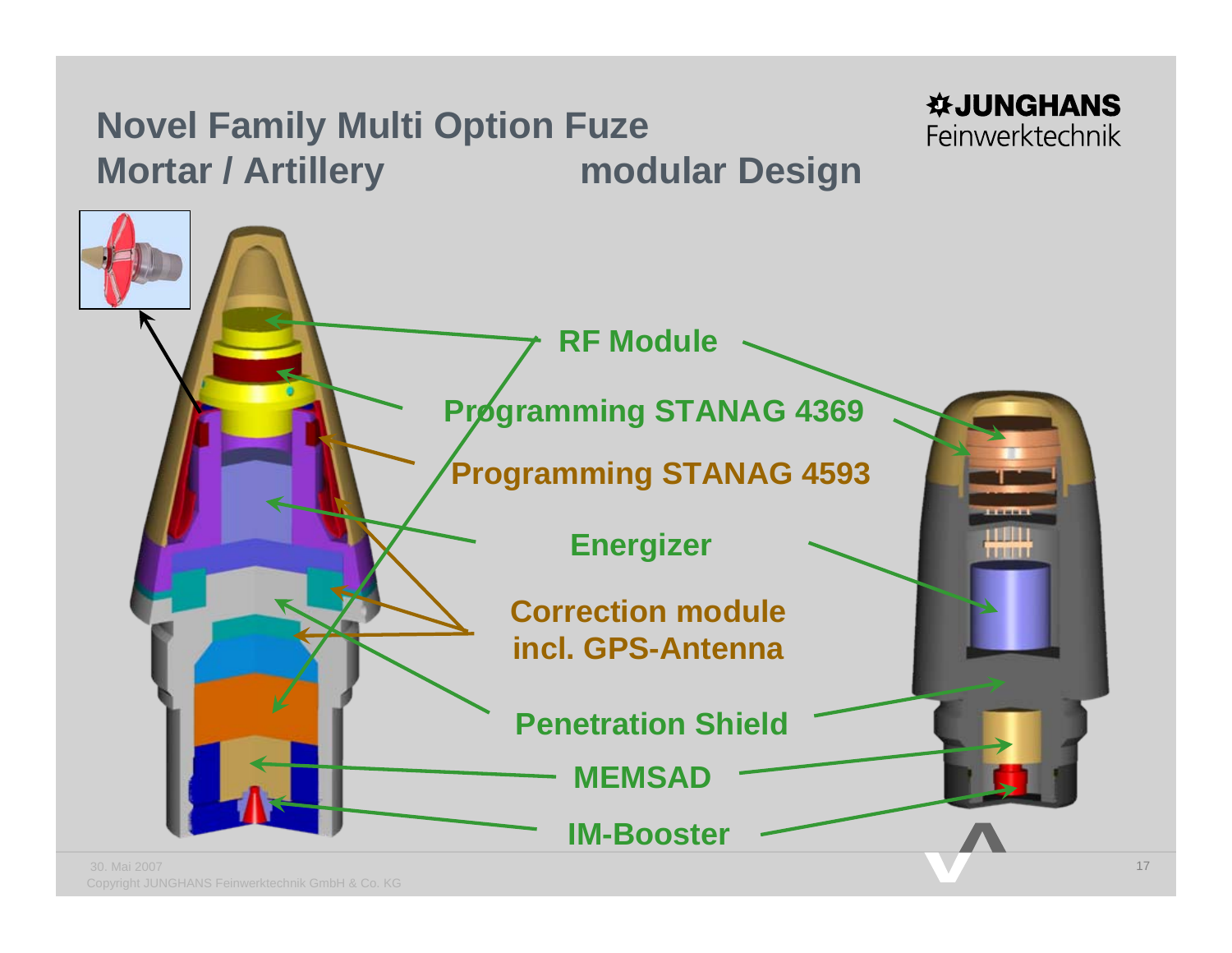### **Novel Family Multi Option Fuze Mortar**



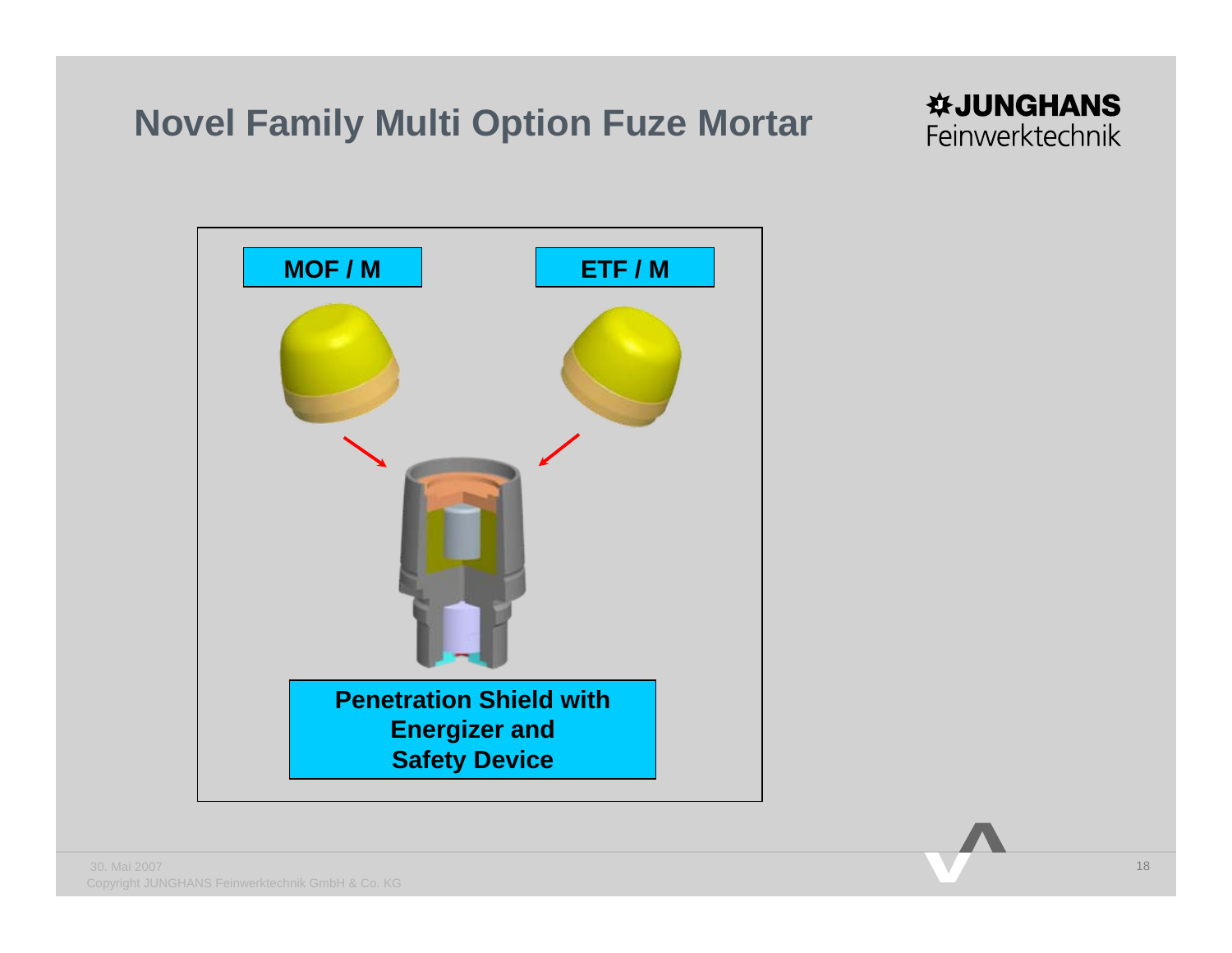### **Novel Family Multi Option Fuze Artillery**

### **WJUNGHANS** Feinwerktechnik

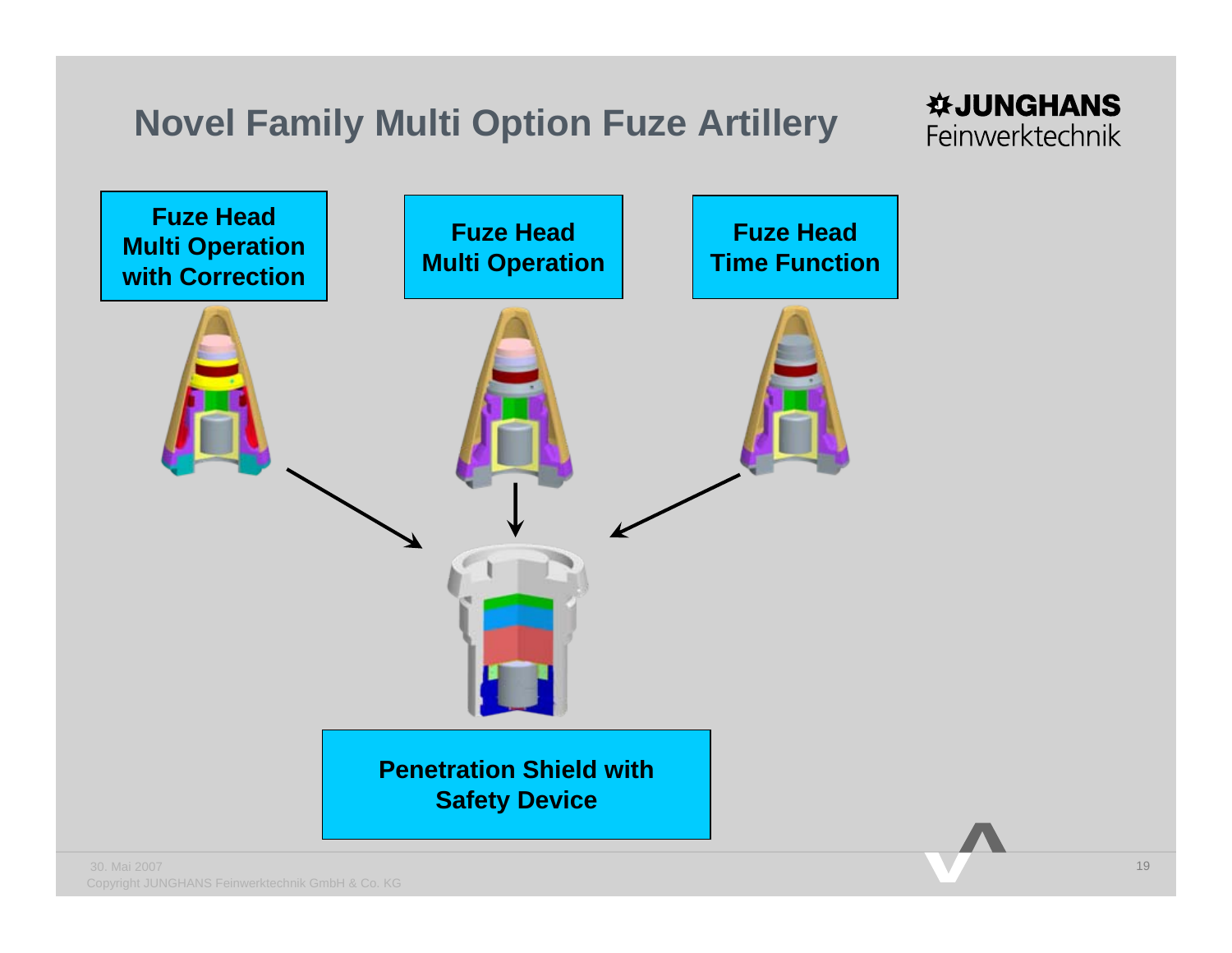### **DZI & FWT PGK Proposal**



- DZI & FWT Proposal was based on novel Family Multi Option Fuze Artillery in Germany
- Essential components are demonstrated during current activities
- The US Version considers the US respective Requirements
- DZI & FWT have not won the competition, but are still prepared to bring in the proposed solution

• FWT is working continuously on the German Multi Option Fuze Artillery, which includes the 1-D Trajectory Correction Fuze

**WJUNGHANS** Feinwerktechnik